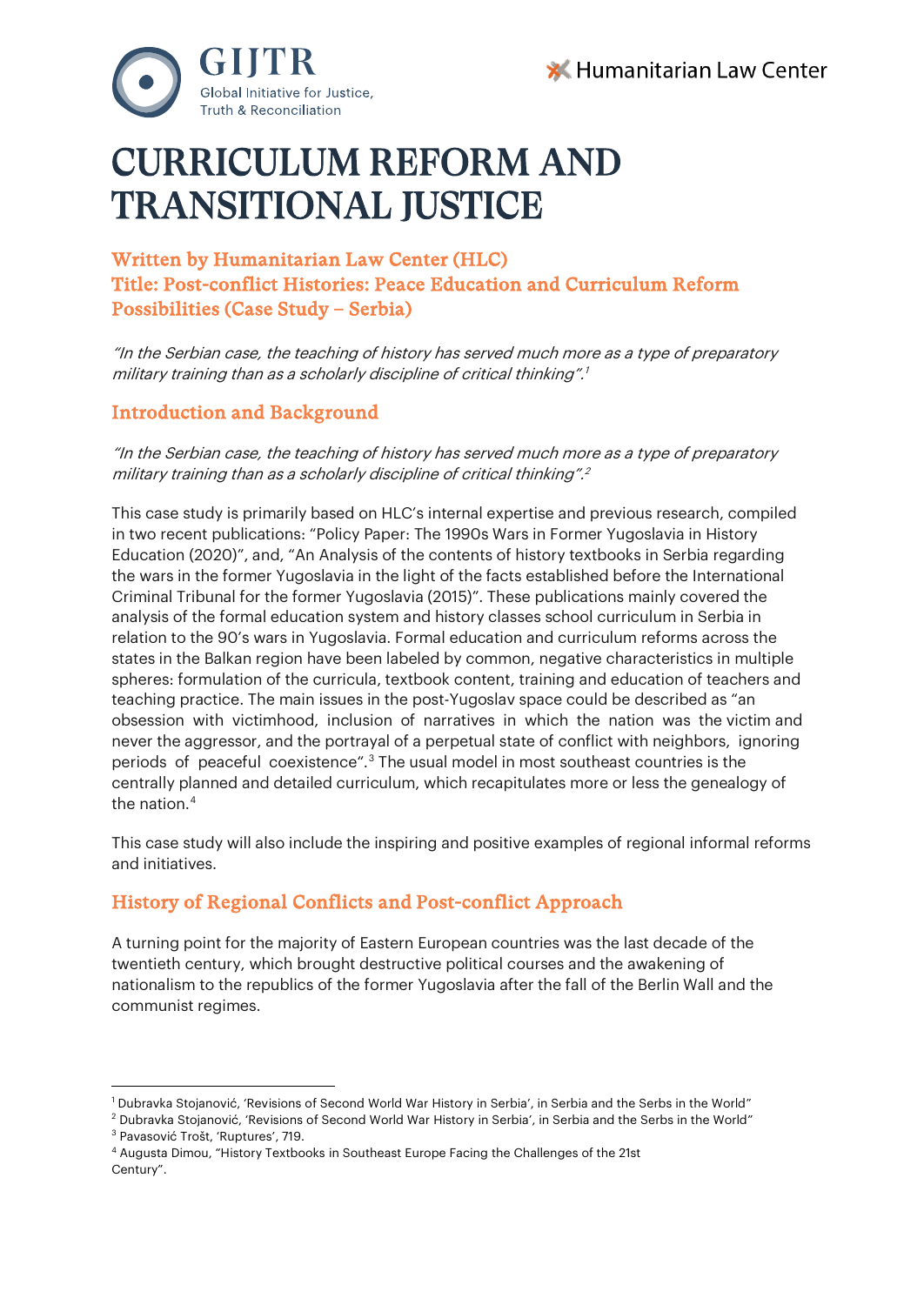



More than two decades have passed since the end of the armed conflicts in Slovenia, Croatia, Bosnia and Herzegovina, and Kosovo, that accompanied the disintegration of Yugoslavia and claimed more than 130,000 lives.

The regional post-conflict approach, spearheaded by the ad hoc UN Security Council-founded International Criminal Tribunal for the former Yugoslavia (ICTY[5](#page-1-0)), and the prospect throughout the Western Balkans region states of joining the EU, were considered as the primary drivers for seeking justice for past crimes during the post-conflict period. Holding ICTY-indicted war criminals accountable was a precondition for beginning negotiations with the EU. The region saw significant and long-term assistance from the UN, EU and broader international community in the design and implementation of transitional justice mechanisms, such as criminal justice, truth seeking, reparations, and institutional reform. The success of these measures varied.

In spite of notable progress achieved since 2000 in the process of dealing with the past and transitional justice in Serbia and the region, reconciliation across post-Yugoslav societies ethnic, remains a distant aim. Various ethnic groups in the region continue to hold opposing, conflicting views of their joint recent past, while denial and justification of the crimes committed are still widespread. The region has become a battlefield for 'memory wars', regardless of the wealth of judicially established facts before the ICTY and available evidence gathered about the atrocities in the former Yugoslavia, and various initiatives aimed at dealing with the past and transitional justice efforts.<sup>[6](#page-1-1)</sup>

In today's Serbia, the official memory politics are based on a historical revisionism that reduces the 1990s wars to a narrative of Serbian heroes and victims. The other sides of the conflicts are criminalized, and the public discourses in parallel relativize or deny the war crimes committed by the Serbian military, police and paramilitary forces.

The public sphere and media is dominated by stereotypes, particularly by one-sided interpretations of the 1990s wars and crimes, and Srebrenica genocide denial. Convicted war criminals are completely rehabilitated as heroes and patriots in Serbian society; they enjoy state and public support and privileges, and many of them are politically active.

Young people who do not have a direct experience of the 1990s are subjected to these dominant historical narratives on a daily basis in non-formal settings: through the media, political speeches, family and peer groups.

Of all of this, the least importance is given to the victims, whose suffering has eventually disappeared from the collective memory. Victims are only remembered by their families, who remain alone and isolated in their pain. The political elites in the region usually use victims only as part of their one-sided statistics, without any indication of a genuine respect for their suffering.

## Post-conflict Education System in Serbia - An Overview

Two major political changes in Serbia have influenced the ways in which history has been taught over the last few decades: Slobodan Milošević coming to power in 1987, and his overthrow in 2000 when the opposition took power. In both cases, "the newly established

<span id="page-1-0"></span> $^5$  Since its inception, the ICTY has examined about 4,500 witnesses, held approximately 7,500 trial days and created and collected about 1.6 million pages of transcripts and exhibits. A decade ago, the ICTY made available its database of court documents with all public filings.

<span id="page-1-1"></span><sup>6</sup> HLC,Forum for Transitional Justice, "History textbooks in post-conflict societies: Education for reconciliation?",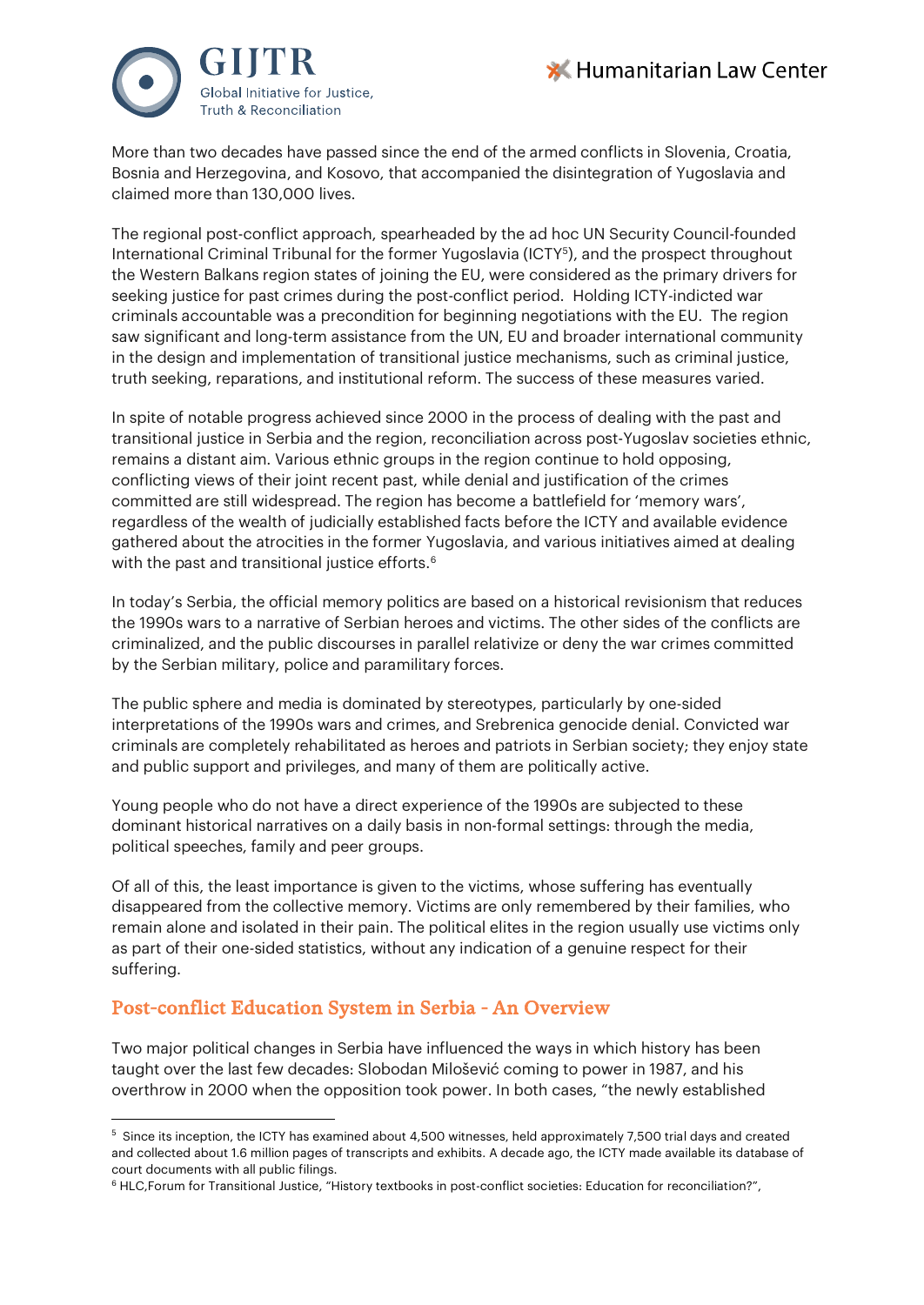



authorities sought, through shifts in the education system, to gain historical legitimation for them, as well as to construct a particular type of tradition".<sup>7</sup>

The history textbook published in 1992, while the wars in Bosnia and Herzegovina and Croatia were ongoing, was in use in Serbia until 2002, after which a few new textbook editions followed. Until the opening of the textbook market to private publishers in 2010, there was one history textbook for each grade, published by the state-funded publisher. The publishers of textbooks now include public publishing houses and private publishers.<sup>[8](#page-2-1)</sup> The Ministry of Education still has to approve the textbooks before they can be used. $9$  The Ministry of Education and its institutions provide a textbook plan […] upon the recommendation of the Institute for Improvement of Education and the opinion of the National Education Council.

The key textbooks concepts are structured as:1) necessary knowledge, meaning that 80-100% of students should adopt it, 2) important knowledge (50%), and 3) valuable knowledge (25%).

As an example, in Primary School History Curricula, the war crimes and human rights violations are mentioned in a few vague references under the broader section on "War". In this section, all specific conflicts, in Croatia, Bosnia and Herzegovina and Kosovo, are listed under "War in Yugoslavia (1991-1995)" and marked as 1 (necessary knowledge). The term "Genocide" is also marked by 1, but, besides the definition of the term, all other concepts belonging to the section on genocide refer to Second World War concentration camps, avoiding to mention the genocide committed in Srebrenica. The reference "International Crime Tribunal for Yugoslavia" is placed under the "Peace" section, but marked as a lowest priority concept (3 - valuable knowledge).

The history curriculum for secondary school follows a very similar pattern and provides a list of concepts and events that are supposed to be covered by the teacher within each lesson. While providing some space for the discussion of war crimes, it misses the opportunity to provide further guidelines for teachers.

The judicially determined facts about war crimes, if referred to in education programmes and materials, are presented in a selective and biased manner. In textbooks, there is the constant questioning of the role of international actors such as the United Nations, the European Community, the ICTY, the United States of America and the European Union during the break-up of Yugoslavia. The war in Croatia features most prominently in the textbooks. As opposed to the war in Croatia, the war in Bosnia and Herzegovina is least visible in textbooks. The textbooks dedicate little attention to war crimes committed during the war in Bosnia and Herzegovina, and discuss them only in very general terms. Some textbooks list several places where war crimes were committed, but do not offer details about the victims and their ethnic affiliations, or the perpetrators and the legal definitions of their crimes. The high school textbook by Đurić and Pavlović discusses what happened in Srebrenica in July 1995, calling it a war crime and crime against humanity committed by the army of Republika Srpska and paramilitaries against civilians and soldiers. The textbook specifically mentions that the ICTY "qualified this crime as genocide

<span id="page-2-0"></span><sup>&</sup>lt;sup>7</sup> Dubravka Stojanović, 'Slow Burning: History Textbooks in Serbia, 1993-2008', in <sup>3</sup>Transition‹ and the Politics of History Education in Southeast Europe, ed. Augusta Dimou (Göttingen: V&R unipress, 2009), 141.

<span id="page-2-1"></span><sup>8 &#</sup>x27;Zakon o udžbenicima [The Law on Textbooks], 27/2018' (Službeni glasnik Republike Srbije, 2018), Art. 14.

<span id="page-2-2"></span><sup>9</sup> The Law on Textbooks regulates "the preparation, approval, selection, publishing, withdrawal and observation of textbooks and textbook collections, handbooks and additional teaching materials for primary and secondary school". (Art.1).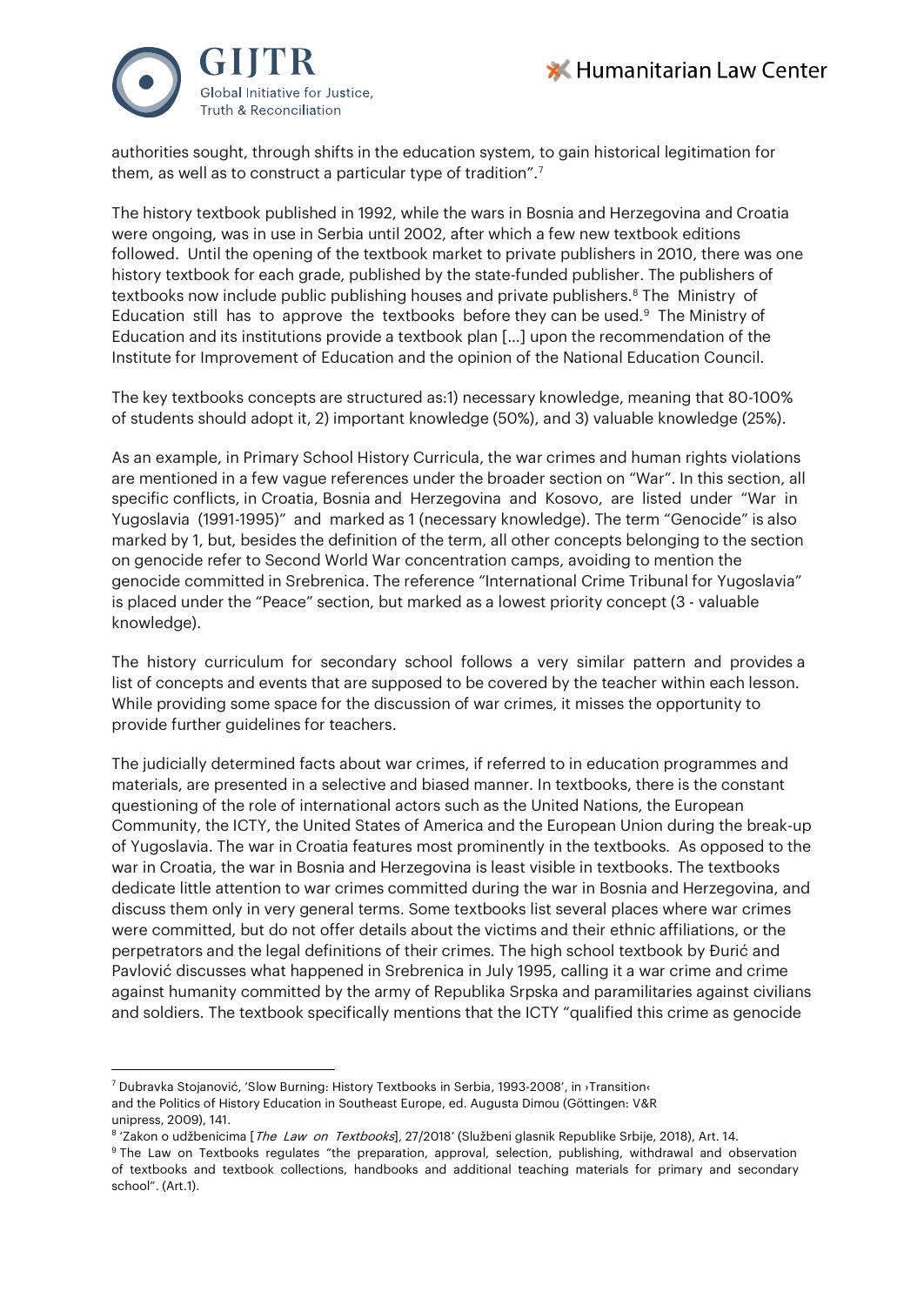



but did not link Serbia to this event"[.10](#page-3-0) The war in Kosovo is portrayed through the prism of the 1999 NATO bombing of SR Yugoslavia and the damage it caused, with the emphasis on the suffering of Serb civilians in Kosovo during the armed conflict and the NATO intervention. Albanian separatism and the terrorism of the Kosovo Liberation Army are presented as the main causes of the war in Kosovo.[11](#page-3-1) The textbooks avoid mentioning non-Serb victims and Serb perpetrators. The focus on Serbian victims reaches its peak in one of the recommended activities for teachers, which states that a teacher should "condemn the still ongoing murders and executions of Serbs in Kosovo and Metohija, who are allegedly protected by agreements which are not applied in practice".<sup>[12](#page-3-2)</sup>

Both primary and high schools are chronological and place the lessons about the break-up of Yugoslavia as the last or second to last lesson of the given educational cycle. Coupled with the fact that this is the time when students focus a lot of energy and time on their preparation for the next cycle of entrance exams, this means that lessons about the Yugoslav break-up are often not covered at all.

There are not many research projects providing insights into the perceptions of history educators and their everyday teaching practices. One of the rare exceptions is a research project conducted with history teachers in 2017.[13](#page-3-3) The survey results showed that the proportion of didactics in the Initial Teacher Training (ITT) is low in comparison to other European countries. Everyday practice, such as teaching, employment and schools, history teachers from Serbia perceive as being fairly low in regard to transparency, qualifications, merit-base in employment and professional development. According to the report, the "curricular expectations are contradictory". These expectations involve "a clear ethnic bias and often offer only one interpretation", while simultaneously aiming at "fostering critical thinking and preparing future citizens for understanding and valorizing bias and interpretations".[14](#page-3-4) For all teachers in Serbia it is mandatory<sup>[15](#page-3-5)</sup> to take part continuously in in-service teacher training activities<sup>16</sup> aimed at various aspects of professional development.<sup>[17](#page-3-7)</sup> They are organized by various educational organisation and provided through the web page of the Institute for Improvement of Education[.18](#page-3-8) Out of 12 trainings provided in the social sciences section, five relate to history teaching but only one helps teachers to teach the wars related to the Yugoslav breakup. This one training is provided by the Association for Social History – EUROCLIO.[19](#page-3-9) The law allows for a specific category of trainings of public interest approved directly by the Minister of Education, organized by the state institutions, financed by the organizer and free for the

- <span id="page-3-3"></span>State and Future Developments in History Education across the Western Balkans' (The Hague:
- EUROCLIO, CDRSEE, 2017), [https://www.euroclio.eu/resource/31993/.](https://www.euroclio.eu/resource/31993/)

<span id="page-3-8"></span>stručnih saradnika' (Službeni glasnik Republike Srbije, 2017), https://zuov-katalog.rs/manual/pravilnik.pdf.<br><sup>18</sup> 'Zavod za unapređivanje obrazovanja i vaspitanja', accessed 13 July 2020[, https://zuov-katalog.rs/.](https://zuov-katalog.rs/)

<span id="page-3-0"></span><sup>&</sup>lt;sup>10</sup> Đorđe Đurić and Momčilo Pavlović, Istorija za treći razred gimnazije prirodno-matematičkog smera i četvrti razred gimnazije opšteg i društveno-jezičkog smera (Beograd: Zavod za udžbenike i nastavna sredstva, 2010), 186.

<span id="page-3-1"></span><sup>11</sup> Analiza sadržaja udžbenika istorije u Srbiji o ratovima u bivšoj Jugoslaviji u svetlu utvrđenih činjenica pred MKSJ', 23.

<span id="page-3-2"></span><sup>&</sup>lt;sup>12</sup> 'Podaci o času br. 61 - Srpska država u savremenom dobu' (Klett), accessed 29 June 2020[, https://www.klett.rs/baza](https://www.klett.rs/baza-znanja/5996)znanja/5996.<br><sup>13</sup> Rodoljub Jovanović and Dea Marić, 'Teachers on Teaching: How Practitioners See the Current

<span id="page-3-4"></span><sup>&</sup>lt;sup>14</sup> Jovanović and Marić, 'Teachers on Teaching'.

<span id="page-3-5"></span><sup>&</sup>lt;sup>15</sup> In order to keep the license to teach, every teacher needs to attend 100 hours of training within every five-year period (with a minimum 80 hours of state-approved trainings).

<span id="page-3-7"></span><span id="page-3-6"></span><sup>&</sup>lt;sup>16</sup> Such as: professional gatherings, study trips, summer and winter schools.<br><sup>17</sup> 'Pravilnik o stalnom stručnom usavršavanju i napredovanju u zvanja nastavnika, vaspitača i

<span id="page-3-9"></span><sup>19</sup> 'Nastava moderne istorije jugoistočne Evrope - osposobljavanje nastavnika za multiperspektivni

pristup nastavi istorije', accessed 13 July 2020, [https://zuov-katalog.rs/index.php?action=page/catalog/view&id=175.](https://zuov-katalog.rs/index.php?action=page/catalog/view&id=175)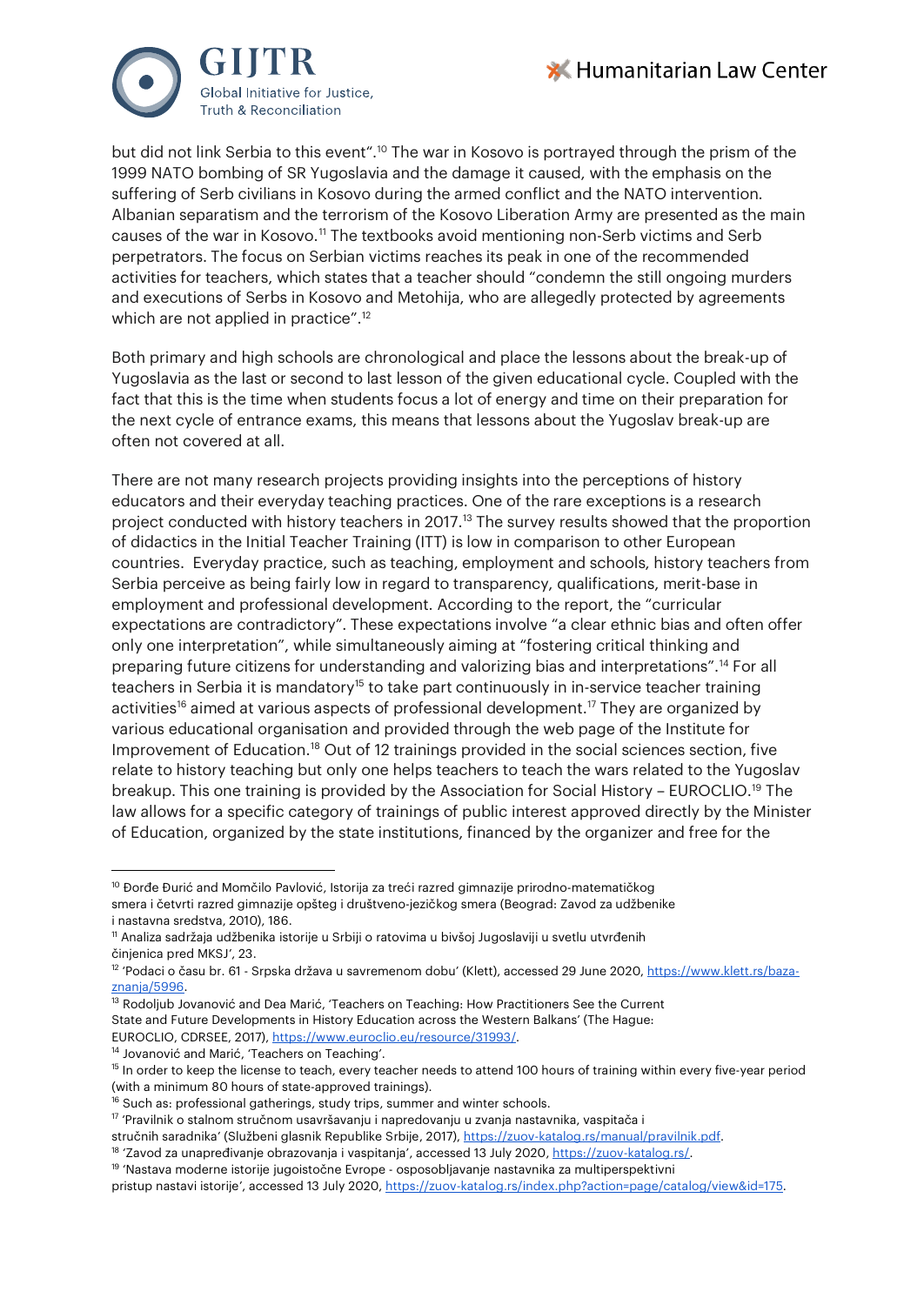



participants.[20](#page-4-0) The list of these trainings does not include any trainings dealing with recent history, only one training from the area of history overall, and this one dealing with the fight against antisemitism".[21](#page-4-1)

#### Education Reform and Regional Reconciliation

After more than a decade of regional civil society organizations' effort to establish an official, interstate commission that would list all victims of wars - RECOM<sup>[22](#page-4-2)</sup>, officials of the newly found states, former Yugoslav republics, withdrew support for this initiative in 2019.

The Coalition for RECOM was the most serious civil society initiative ever undertaken in the region, and it aimed to persuade the states of the former Yugoslavia to establish a Regional Commission For Establishing the Facts about All Victims of War Crimes and Other Serious Human Rights Violations Committed on the Territory of the Former Yugoslavia in the period from 1991 to 2001. The task of this Regional Commission was to establish the facts on war crimes in an objective manner, regardless of the ethnicity of the perpetrators and victims. The report of the Regional Commission would, for all countries in the region, constitute the very foundation necessary for the incorporation of the facts from the report into their history textbooks, and in such a manner introduce the narrative of the crimes of the wars of the 1990s to the new generations.

Especially in the last few years, regional politicians are dealing with retaining national identity rather than dealing with the past, focusing on education policies as a path to that goal. The regressive and nationalist politics of regional leaders are undeniably affecting educational policies and plans to change curricula and textbooks, especially when it comes to the "group of national subjects", including history, mother tongue and geography.

Since 2019, Serbian authorities have been talking about official efforts to put these three subjects' textbooks under stricter state control. In March 2021, it was announced that, at the initiative of the President of Serbia, the state would take complete control over the content of history, geography and Serbian language textbooks.

Striving to make textbook content more "national" has a negative impact on regional reconciliation, even before it is implemented. Recently, after the representative of the Croatian National Council in Serbia stated in the media that Serbian textbooks are denying the existence of the Croatian language, the Croatian Prime Minister told the Serbian President at a meeting on the margins of the EU-Western Balkans summit in Slovenia that he wants the school textbooks that describe the Croatian, Bosnian and Montenegrin languages as versions of Serbian to be corrected[.23](#page-4-3)

## Initiatives for Peace Education: Reforms and Innovations

#### Curriculum Reform - Possibilities and Challenges

<span id="page-4-0"></span><sup>20</sup> 'Pravilnik o stalnim stručnim usavršavanju'.

<span id="page-4-1"></span><sup>21</sup> Zavod za unapređivanje obrazovanja i vaspitanja, 'Lista programa od javnog interesa koje

rešenjem odobrava ministar', accessed 13 July 2020, [https://zuov.gov.rs/lista-programa-odjavnog-interesa-koje](https://zuov.gov.rs/lista-programa-odjavnog-interesa-koje-resenjem-odobrava-ministar/)[resenjem-odobrava-ministar/.](https://zuov.gov.rs/lista-programa-odjavnog-interesa-koje-resenjem-odobrava-ministar/)

<span id="page-4-2"></span><sup>22</sup> <https://www.recom.link/>

<span id="page-4-3"></span><sup>23</sup> 'Serbia Urged to Correct Schoolbooks Denying Croatian is a Language', accessed 7 October 2021, <https://balkaninsight.com/2021/10/07/serbia-urged-to-correct-schoolbooks-denying-croatian-is-a-language/>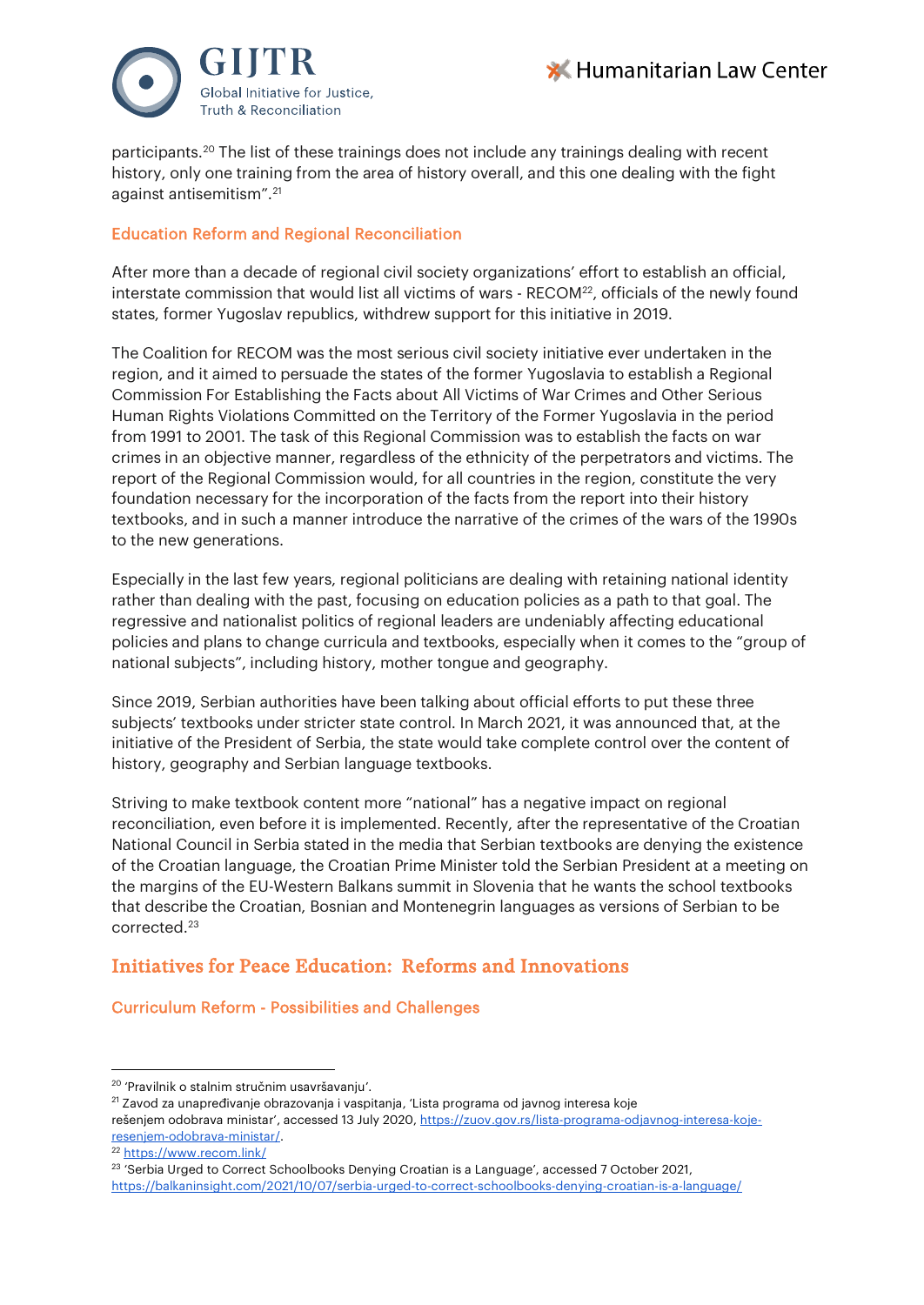



According to Article 2 of the Treaty on European Union, the EU is founded on the principles of human dignity, freedom, democracy, equality, the rule of law and respect for human rights. These principles are common to the Member States and need to be complied with by candidate countries. As a European Union (EU) candidate country, Serbia is committed to aligning its legislation to the EU legislation in all sectors, including education. The Council of Europe (CoE) has issued numerous recommendations about both formal and non-formal education, with a particular focus on history education.[24](#page-5-0)

In the Chapter 23 of Serbia's accession negotiations with the European Union, prosecution of war crimes and strategic reforms aimed at improving war crimes prosecution constitutes a vital segment. In 2016, the Government of Serbia adopted "The 2016 - 2020 National Strategy for the Prosecution of War Crimes" (The National Strategy), implementing the strategic reforms introduced in the Action Plan. The National Strategy briefly addresses the topic of education, within the last of the eight priorities. In addition to outreach activities, access to information and training of media professionals, this objective encompasses "improvement of the curricula in a manner that allows the students/pupils to obtain a sufficient quantity of relevant information on the conflicts in the former Yugoslavia, the war crimes committed during that time, and the norms of international humanitarian law". Within the outreach section, the National Strategy addresses formal education, but very briefly, and without binding regulations for educational authorities.

Although education is mentioned, the National Strategy has not initiated any changes in the way the Yugoslav wars of the 1990s are taught. The new 2021-2024 National Strategy draft version, expected to be adopted soon, doesn't even address the topic of education anymore.

#### The Importance of Teaching Peace

Universal teaching goals, regardless of the specifics of individual school subjects and education levels, are the goals that imply the adoption of fundamental values of a society. Hence, human rights education, that should include learning about war crimes, reconciliation, building and maintaining peace in post-conflict situation, should be included in several subjects, especially history, while the content of textbooks should correspond to universal values arising from such education.

The real effects of history textbooks are difficult to measure, both because of the methodological challenges to such an endeavour and other factors like teachers, knowledge from family and other sources of socialisation including media.[25](#page-5-1) History textbooks mirror the official memory politics and are "a reflection of what the nations want their youth to learn"[26](#page-5-2), and have also been "concertedly and consciously revised to fit the state-preferred national narrative".

<span id="page-5-0"></span> $24$  For example, CoE recommendations published in 2018 argue that "there is a danger that omitting events that may be perceived as being controversial or sensitive results in students receiving a distorted and misleading account of the past".

<span id="page-5-1"></span> $25$  Ibid

<span id="page-5-2"></span><sup>&</sup>lt;sup>26</sup> Tamara Pavasović Trošt, 'Ruptures and Continuities in Nationhood Narratives: Reconstructing the Nation through History Textbooks in Serbia and Croatia', Nations and Nationalism 24, no. 3 (2018): 720.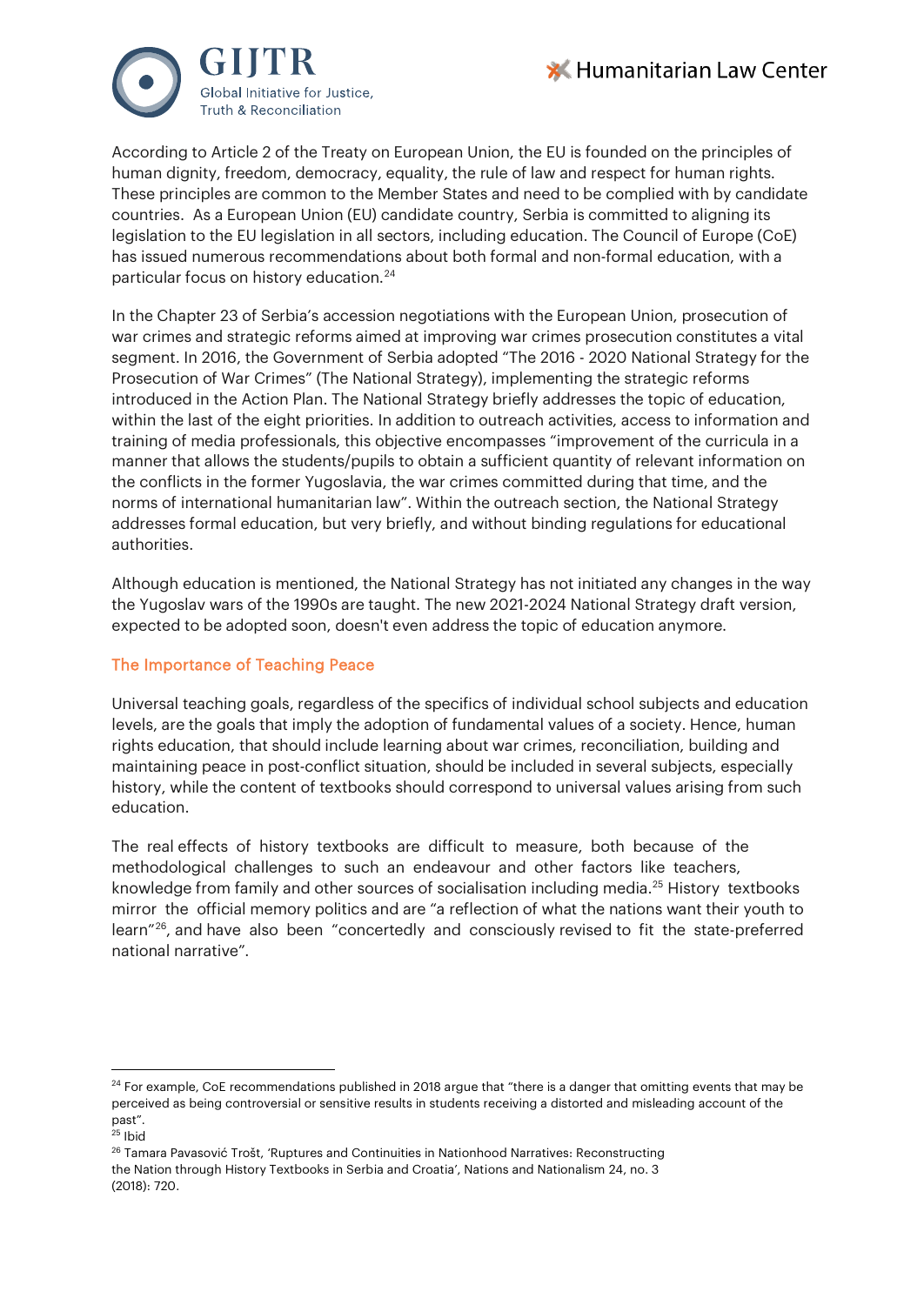



Serbian history textbooks do not offer a critical view of the past and do not encourage critical discussion and multiperspective understanding of the breakup of Yugoslavia and the armed conflicts in the 1990s.

Therefore, informal initiatives should contextualize and relate the official truth to established facts that are absent from school curricula.

#### Informal Initiatives for Peace Education

When it comes to dealing with difficult topics such as mass political violence, war crimes and human rights violations, non-state initiatives constitute the biggest part of the efforts within the history education landscape in Serbia. The main areas of intervention of these initiatives are two crucial components of history education: history teaching resources and history teachers. In the sphere of history teaching resources, the projects mostly focus on producing alternative teaching materials for teachers (and to a lesser extent for students) and on conducting history textbook analysis. The latter effort includes facilitating regional cooperation between teachers from different states, and preparing teachers during training to use alternative materials and acquire skills to deal with difficult topics.

The most notable international organisation working in this field in the post-Yugoslav space are the European Association of History Educators (EUROCLIO) and the Centre for Democracy and Reconciliation in Southeastern Europe (CDRSEE). Joint History Project, the most prominent programme of the CDRSEE, focused on bringing together historians from Southeast Europe with the task of creating alternative workbooks for history teachers containing primary sources about specific historical periods and events, providing training for teachers in how to use them. In 2017, the CDRSEE promoted to history teachers in the region a history reader which presented the "Yugoslav Wars" from the perspectives of all the countries that participated in them. The reader covers the period 1944-2008, until the Kosovo declaration of independence. It is designed as an auxiliary teaching/learning material for history teachers and pupils. History teachers had received training on how to use the reader.

One of the recent regional projects by EUROCLIO focuses on the "question on how to study the topics of wars in the territory of the former Yugoslavia during the 1990s".<sup>[27](#page-6-0)</sup> This association has also produced "Recommendations for Responsible Teaching about the Wars of The 1990s". In addition, the association offers two trainings within the official state-sponsored teacher trainings: one dealing with multiperspectivity, and the other dealing specifically with teaching the wars of the 1990s. The other project, currently implemented by the International Residual Mechanism for Criminal Courts (IRMCT<sup>28</sup>) in cooperation with local<sup>[29](#page-6-2)</sup> history teachers associations - introduce judicially established facts into history education in Serbia and the region. Within this project, teachers receive training on using the ICTY and IRMCT archives in order to create and/or complement lessons, and are also provided with novel teaching methodologies to approach the classroom topic of mass violence during the Yugoslav break-up.

<span id="page-6-0"></span> $27$  More information available at  $\frac{http://devedesete.net}{http://devedesete.net}$  (accessed 9 Oct 2021).

<span id="page-6-1"></span><sup>&</sup>lt;sup>28</sup> The International Residual Mechanism for Criminal Tribunals (IRMCT), established by the UN Security Council in 2010, to conclude the remaining work of the ICTR and ICTY.

<span id="page-6-2"></span><sup>&</sup>lt;sup>29</sup> The project is being carried out in Bosnia and Herzegovina, Kosovo, Montenegro, North Macedonia and Serbia.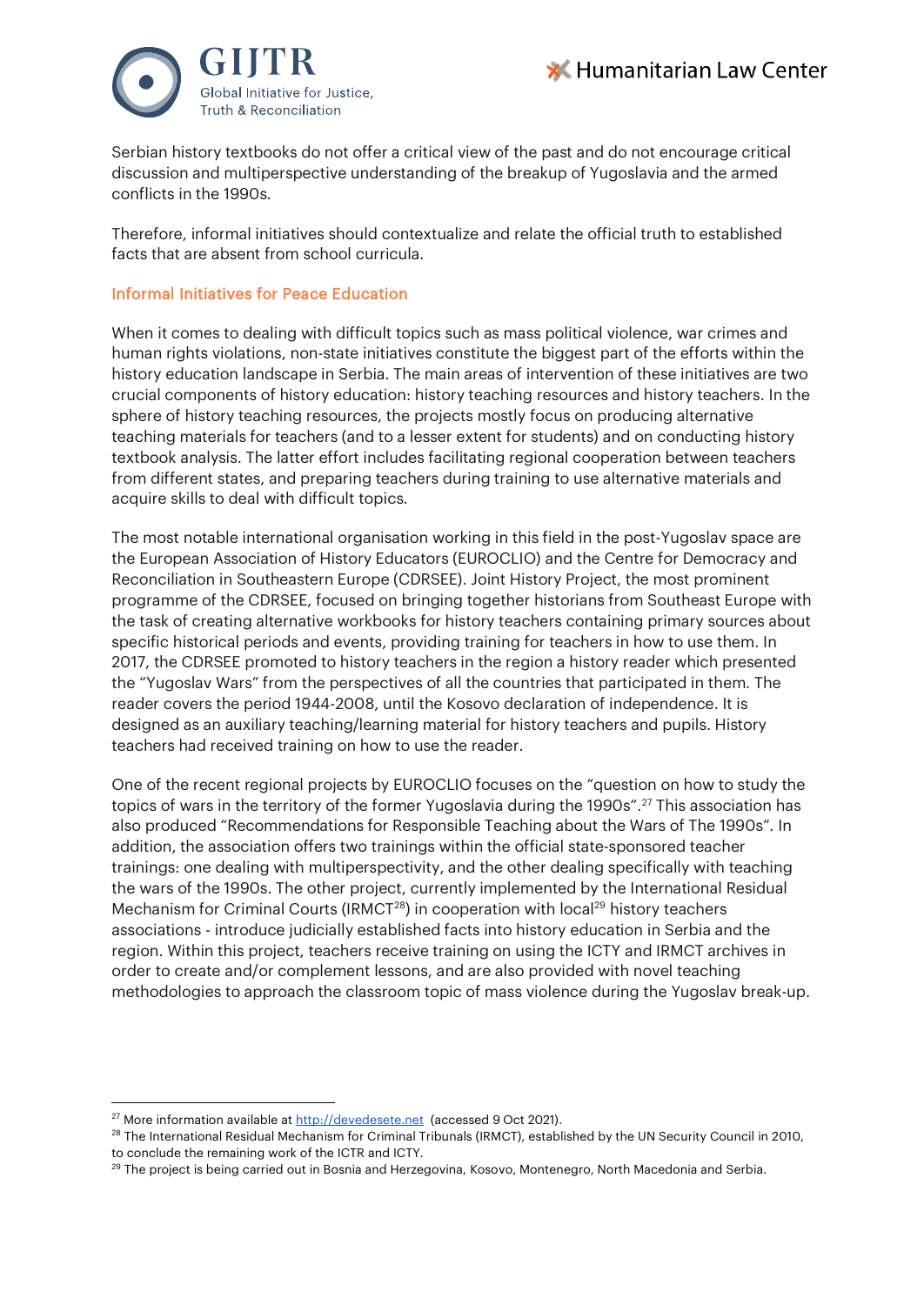



Smaller, local initiatives, sometimes supported by international funds, play a significant role within the community, especially when it comes to directly influencing teaching staff and their students.

One such initiative is the Schoollegium [\(Školegijum\)](https://www.skolegijum.ba/), a "magazine for fair education", launched in 2011 as a platform for critical analysis of education policies and practices in Bosnia and Herzegovina, as part of a broader campaign for substantial and comprehensive reform of the education system. It draws the public's attention to indoctrination in curricula, textbooks and practices itself. The founders of the Schoollegium, university professors, teachers, education experts and enthusiast, "call for the responsibility of all participants in the educational process from the ruling parties, ministries, academic community to the media, teachers, school administration and parents, advocating for a good, fair and free education." Although it does not concentrate exclusively on peace education, this platform significantly focuses on the postconflict context, historical revisionism, and nationalism in education.

The latest example of this type of educational programs is the project ["Teaching history during](http://cgo-cce.org/en/programi/ljudska-prava/ljudska-prava-jednake-mogucnosti/nastava-istorije-tokom-covid-19-pandemije-jednak-pristup-za-sve/#.YV-dDTEzZdg)  [the COVID-19 pandemic](http://cgo-cce.org/en/programi/ljudska-prava/ljudska-prava-jednake-mogucnosti/nastava-istorije-tokom-covid-19-pandemije-jednak-pristup-za-sve/#.YV-dDTEzZdg) - equal access for all" of the Center for Civic Education in Montenegro. Implemented with the support of the Ministry of Foreign Affairs of the Federal Republic of Germany, through the German Embassy in Montenegro, the goal of this project is to develop analytical and critical skills in students, through video lessons on sensitive topics of Montenegrin society, available in Montenegrin and Albanian language. The project also includes online seminars for history and social group subjects teachers.

Throughout the years that the ICTY Outreach Programme<sup>[30](#page-7-0)</sup> has been engaged with young people in the former Yugoslavia, it has witnessed time and again their interest in the issues dealt with by the Tribunal. Essay-writing competitions were developed to give them a platform to express their opinions on post-conflict criminal justice. The competitions organized in Bosnia and Herzegovina since 2013 demonstrated that students feel a personal connection to the events which overtook their region in the 1990s and to the efforts to achieve justice after the war. More than 200 students took the opportunity to make their voice heard by reflecting on the question "Should we hold trials for war crimes committed during an armed conflict?"The teenagers whose works are presented here were born after the war. In their writing, they demonstrated how they feel the burden of the past, how they hope for the future, and how they view the role of justice in contributing to a peaceful environment.<sup>[31](#page-7-1)</sup>

# HLC's Regional and National Schools of TJ

The majority of young people in Serbia and other post-Yugoslav countries are not aware about even the most basic facts about war crimes committed during the Yugoslav wars. In the absence of formal education on the past and on mechanisms for overcoming violence, the Regional School for Transitional Justice provided the best opportunity for young people from Serbia, Bosnia & Herzegovina and Kosovo to expand their horizons on the crimes committed in the past, whilst establishing a dialogue with their peers in order to build long-lasting reconciliation in the Balkans. The Regional School for Transitional Justice was organized by the Humanitarian Law Center, Lawyers' Association of Sarajevo and Humanitarian Law Center Kosovo, as a programme of non-formal education about the facts of committed crimes, transitional justice strategies and dealing with the past. The School offered topics on: facts

<span id="page-7-1"></span><span id="page-7-0"></span><sup>&</sup>lt;sup>30</sup> ICTY, About the Outreach Programme at[: https://www.icty.org/en/outreach/outreach-programme](https://www.icty.org/en/outreach/outreach-programme) 31 In their own words: students write on international justice, at[: https://www.icty.org/en/outreach/youth](https://www.icty.org/en/outreach/youth-outreach/essay-writing-competitions)[outreach/essay-writing-competitions](https://www.icty.org/en/outreach/youth-outreach/essay-writing-competitions)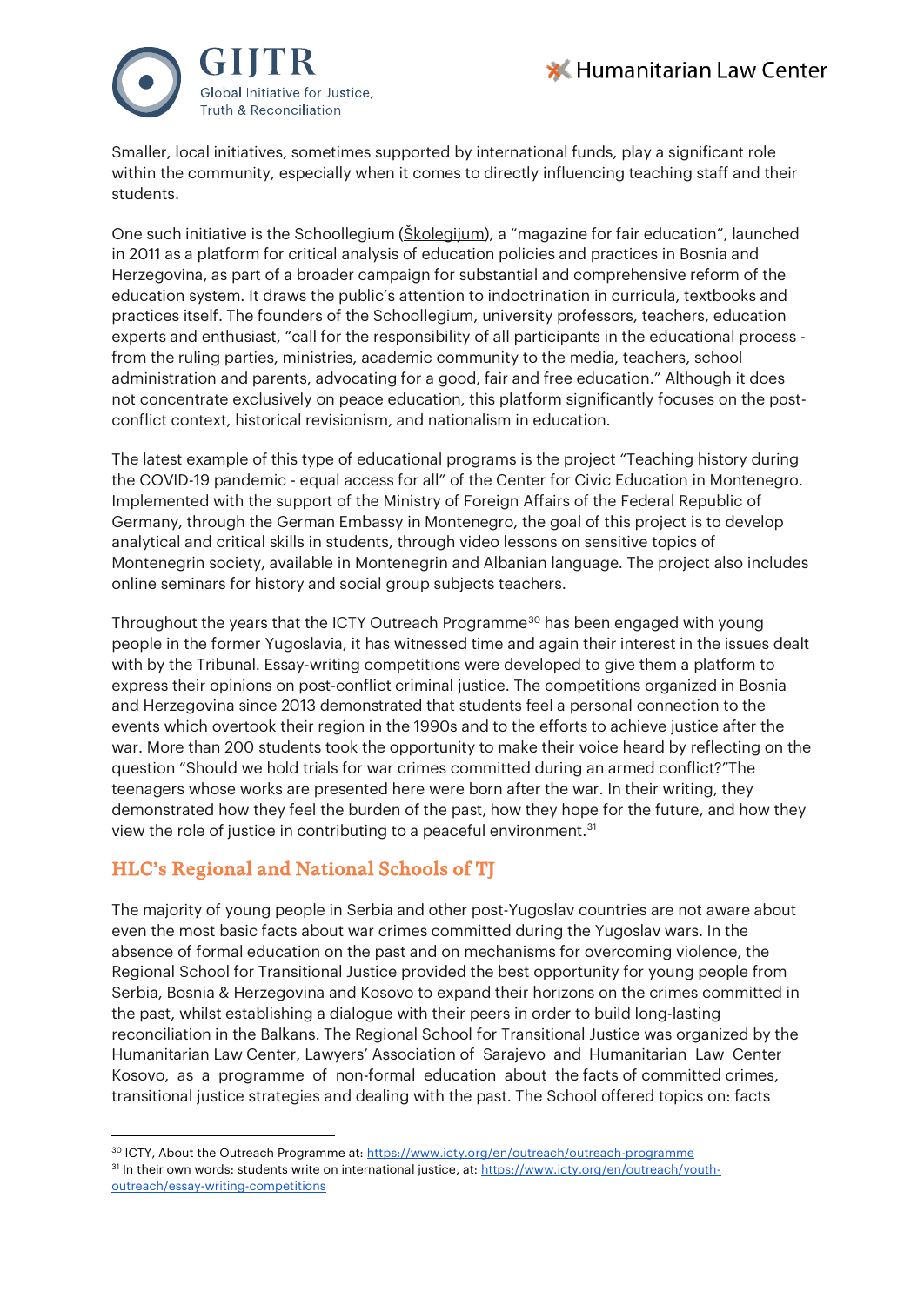



judicially established before the ICTY; non-judicial mechanisms for the establishment of facts about crimes from the past; victims' right to reparations; the role of the media in the processes of establishing the truth and accountability; culture and conflicts of memory and the process of reconciliation in post-conflict societies. Students also had the opportunity to visit places of crimes and memory in Croatia, Bosnia and Herzegovina, and Kosovo, and meet the survivors and members of victims' families, where they spoke with them about memory and victims' rights to truth and justice.

Between January 2013 and March 2015, three Regional Schools were attended by 75 participants from Bosnia and Herzegovina, Kosovo and Serbia. Among them were post-graduate and graduate students, members of political parties, activists from human rights organizations, and young professionals in the public and civil sectors. In order to strengthen the voice of the younger generations in the processes of reconciliation and encourage them to work intensively on dealing with the past, and also to advocate for the inclusion of topics on transitional justice into the formal education curricula, the HLC has decided to publish this collection of several essays prepared by students of the Regional School for Transitional Justice. 'Education for Reconciliation['32](#page-8-0) is a film produced by the Humanitarian Law Center (HLC) on the Regional School for Transitional Justice, organized in January 2013, for 25 participants from Bosnia and Herzegovina, Kosovo and Serbia Film 'Education for Reconciliation' follows several students of the School, their impressions on the content of the lectures and personal changes they had undergone while being exposed to topics of the School.

National schools were organized by the HLC alone for six generations of students, between 2011 and 2019, with similar curricula. For example, the Fifth National School of Transitional Justice participants were 25 students of law, security, political science and history, activists from NGOs, journalists, law apprentices and history educators and considered the case studies of Srebrenica, Kosovo, Vukovar, Oluja, Hrtkovci, Skočić, and Zvornik. Besides the opportunity to learn about the court-established facts regarding these crimes, the participants were also able to assimilate some of the facts from the victims' perspective. In this manner, they had the opportunity to hear about the experiences of Suvada Selimovic, from the town of Djulići near Zvornik, and Zijo Ribić, from the town of Skočić near Zvornik, who talked about pre-war life in their villages with their neighbours, about the war events they witnessed, and their fight for truth and justice after the war ended. The agenda also included a visit to monuments in Belgrade which bear witness to the currently dominant ethnically-biased manner of remembering victims' suffering during the wars in the former Yugoslavia.

From 2011 to 2015, the HLC Kosovo has also organized workshops for high school students as part of its programme on dealing with the past. In 2015, there were 16 workshops attended by 591 students. One of the initiatives raised at the discussion was whether transitional justice should be included in the History or Civic Education textbooks. "We have noticed an absence of information among high school students about the basic data on human losses or material damage during the war in Kosovo," then said the HLC Kosovo director Bekim Blakaj.<sup>[33](#page-8-1)</sup> Republic of Kosovo Education minister in February 2016 accepted a proposal from the Humanitarian Law Centre Kosovo for transitional justice to be taught as part of the Civic Education subject on the high school curriculum.

<span id="page-8-1"></span><span id="page-8-0"></span><sup>&</sup>lt;sup>32</sup> Movie 'Education for Reconciliation', available at[: http://www.hlc-rdc.org/?p=23289&lang=de](http://www.hlc-rdc.org/?p=23289&lang=de) 33 " Advocating for the inclusion of transitional justice into official high school curriculum" <https://hlc-kosovo.org/sq?p=4340>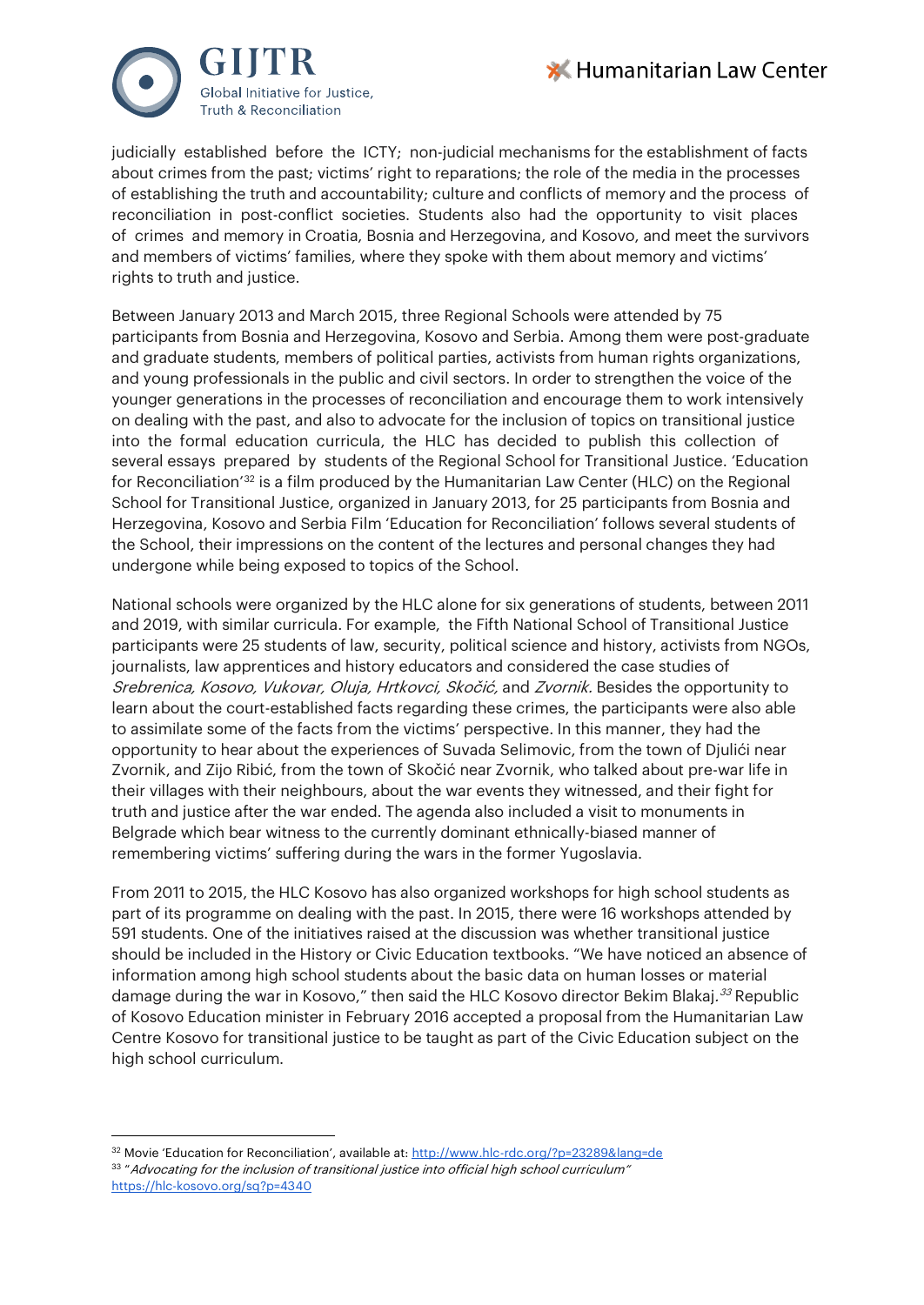



# Study Visits and Students Exchanges

The Youth Initiative for Human Rights (YIHR), with headquarters situated in Belgrade, Zagreb, Podgorica, Sarajevo and Prishtina for many years worked to educate young people from the region about the heritage of war through 200 training programmes and more than 150 regional exchange programmes.[34](#page-9-0) The YIHR has also organized four Youth Summits which took place in Belgrade, Prishtina, Sarajevo, Zagreb and Skopje. These summits brought together thousands of regional and international youth civic and political activists with the aim of exchanging experiences and initiating the processes of democratic reforms.

The Youth Summits have encouraged and led to the establishment of the Regional Youth Cooperation Office (RYCO)<sup>35</sup>, intergovernmental office of Serbia, Kosovo, Albania, Bosnia and Herzegovina, North Macedonia and Montenegro. Superschools is a RYCO programme for school exchanges in WB6<sup>[36](#page-9-2)</sup> with the objectives to support the peacebuilding and reconciliation process and intercultural learning and dialogue among schools, students and their communities. The programme is part of a multi donor project "Western Balkans School Exchange Scheme" cofinanced by the European Union and the German Federal Ministry for Economic Cooperation and Development (BMZ) and implemented by Deutsche Gesellschaft für Internationale Zusammenarbeit (GIZ) together with the RYCO. The project contributes to the overall objective of increasing skills and knowledge of young people in the Western Balkans by enhancing education systems and promoting cooperation in the region, through establishing a regional school exchange scheme.

## Publications, Analyses, Surveys and Other Educational Activities

At the end of April 2015, HLC organized an international conference "History textbooks in postconflict societies: Education for reconciliation?" - on history textbooks and their role in the processes of dealing with the past. International and regional experts working on analysis of content of history textbooks were invited to participate at the conference and present their papers and presentations which are published in this publication. HLC also presented the Analysis of the content of history textbooks in Serbia relating to the wars in the former Yugoslavia in the light of the facts established before the ICTY, in order to show in what way the facts about war crimes committed during the wars in the former Yugoslavia are dealt with in the history textbooks in Serbia, as well as to compare these statements with the facts about these events as established by the ICTY.

In 2018, The HLC had conducted and presented a public opinion survey "Awareness of citizens of Serbia about the wars of the '90s, war crimes and war crimes trials in Serbia". Survey also included students attending primary, secondary schools and universities in Serbia in order to determine their level of knowledge of facts pertaining to the wars in the former Yugoslavia, and history teachers in order to ascertain their views on changing textbooks, on including facts about the wars, etc. On the basis of this survey the HLC made concrete recommendations on including judicially established facts about war crimes in formal and non-formal education material and establishing a broad campaign for reforming teaching material in Serbia.

<span id="page-9-1"></span><span id="page-9-0"></span><sup>&</sup>lt;sup>34</sup> Youth Initiative for Human Rights official website:<https://www.yihr.rs/en/about-us/>

<sup>35</sup> Regional Youth Cooperation Office website:<https://www.rycowb.org/>

<span id="page-9-2"></span><sup>&</sup>lt;sup>36</sup> The overall aim of the WB6 project is to promote cross-border long-term and short-term volunteering as a tool that will contribute to reduction of social and ethnic distance among young people in the region as well as to strengthen their prosocial and European values that will lead to reconciliation, stability and prosperity of the WB6 region.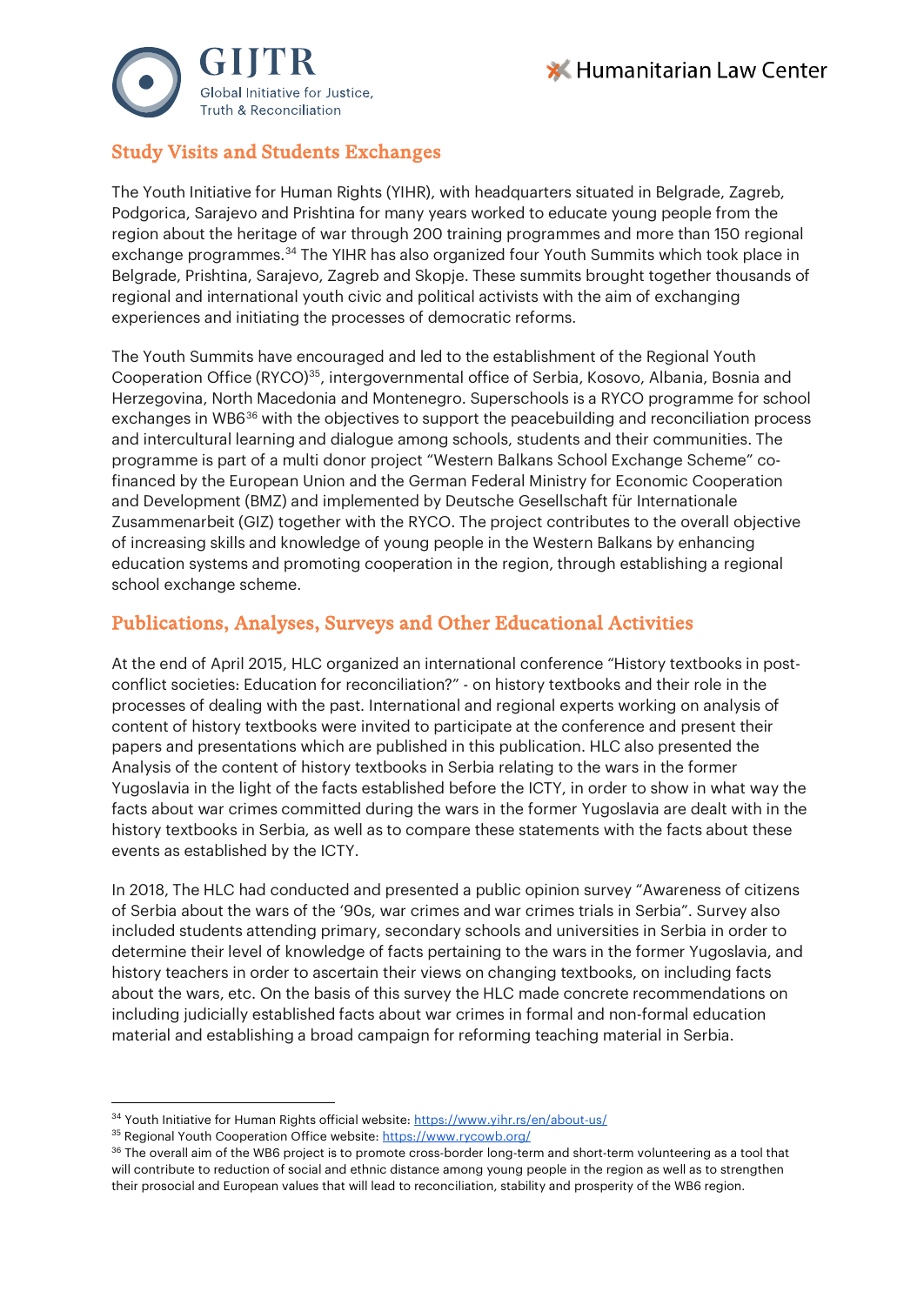



The feature TV series "Školokrečina" was created on the basis of Nenad Veličković's doctoral thesis entitled "Ideological instrumentalization of literature on the examples of textbooks from the 5th grade of primary to the 4th grade of secondary school in Bosnia and Herzegovina". The thesis and series analyze textbooks used in regular classes in BiH, where Bosniak, Croat and Serb curricula are taught, and clearly show many examples of abuse. The indoctrination with literature results in an increase in xenophobia, nationalism and intolerance, and through textbooks there is a mental occupation that starts from primary schools to university centers, which makes the educational system a "hate forge". Goal of series is to inform and educate young people, students, parents and complete public opinion, and to sensitize the space to the problem of spreading fascist ideas, intolerance, nationalism and manipulation of young people through curricula in primary and secondary schools, as well as the problem of physical separation of young people.<sup>[37](#page-10-0)</sup>

A documentary film by Dino Hodžić "Run Nina" about the Faculty of Dentistry that was the only faculty in besieged Sarajevo that did not stop working during the siege. The documentary "Run Nina" gives an insight into the study of dentistry during the siege of Sarajevo through conversations with the then students - today's professors. What the atypical student life dictated by the war looked like, where and how the exams were prepared, are just some of the topics that show another side of the siege of Sarajevo. The film, which had its premiere on November 29, 2019. year at the Faculty of Dentistry in Sarajevo, is entirely the result of the work of dental students. Dino Hodžić got an idea to make a documentary after he had been involved in the HLC student exchange program.

## Conclusion

Educational and textbook reforms are particularly complex issues[.38](#page-10-1) They form part of a comprehensive system including several stakeholders like ministries of education, pedagogical institutes and departments of education, teachers, the public, textbook authors, pupils. Educational reforms meet resistance from various corners, politicians, political groups or parties and other institutions, which use history as a mobilization tool arguing against the falsification of history and the fear of diluting the essence of national identity, while accusing authors of alternative narratives of bias/ignorance and lack of patriotism. Quite characteristic of and also quite disastrous for our educational systems is the fact that often serious and hard won reform efforts in education can be taken back overnight when a given political constellation changes. In conditions of transition, fluidity and crisis societies tend to be more introverted, suspicious and defensive and history acquires a strong compensatory character. Such periods are also conducive to revisionist, arbitrary memory politics and the proliferation of conspiracy theories, which offer simplistic and polarizing historical exegesis and provide easy answers to complex phenomena.

A particular problem of Balkan region (related to the social parameters of education but also to issues of historical and political culture) is the fact that history education is a highly public and political matter. In contrast to other societies where education is regarded to be a more technocratic and professional issue, in this part of the world, history education and textbooks

<span id="page-10-0"></span><sup>&</sup>lt;sup>37</sup> Official page & trailer: [https://www.youtube.com/watch?v=fz\\_uB-qspGc](https://www.youtube.com/watch?v=fz_uB-qspGc)

<span id="page-10-1"></span><sup>&</sup>lt;sup>38</sup> On the technologies of educational reform and concrete case studies See Augusta Dimou (ed.), "Transition" and the Politics of History Education in Southeast Europe. (Eckert. Die Schriftenreihe, vol. 124), Göttingen: Vanderhoeck und Ruprecht Unipress, 2009; on other regions see Samira Alayan, Achim Rohde, Sarhan Dhouid, The Politics of Education Reform in the Middle East, New York: Berghahn, 2012; also Joseph Zajda and Macleans A. Geo-Jaja, The Politics of Education Reforms, Dordrecht: Springer, 2009.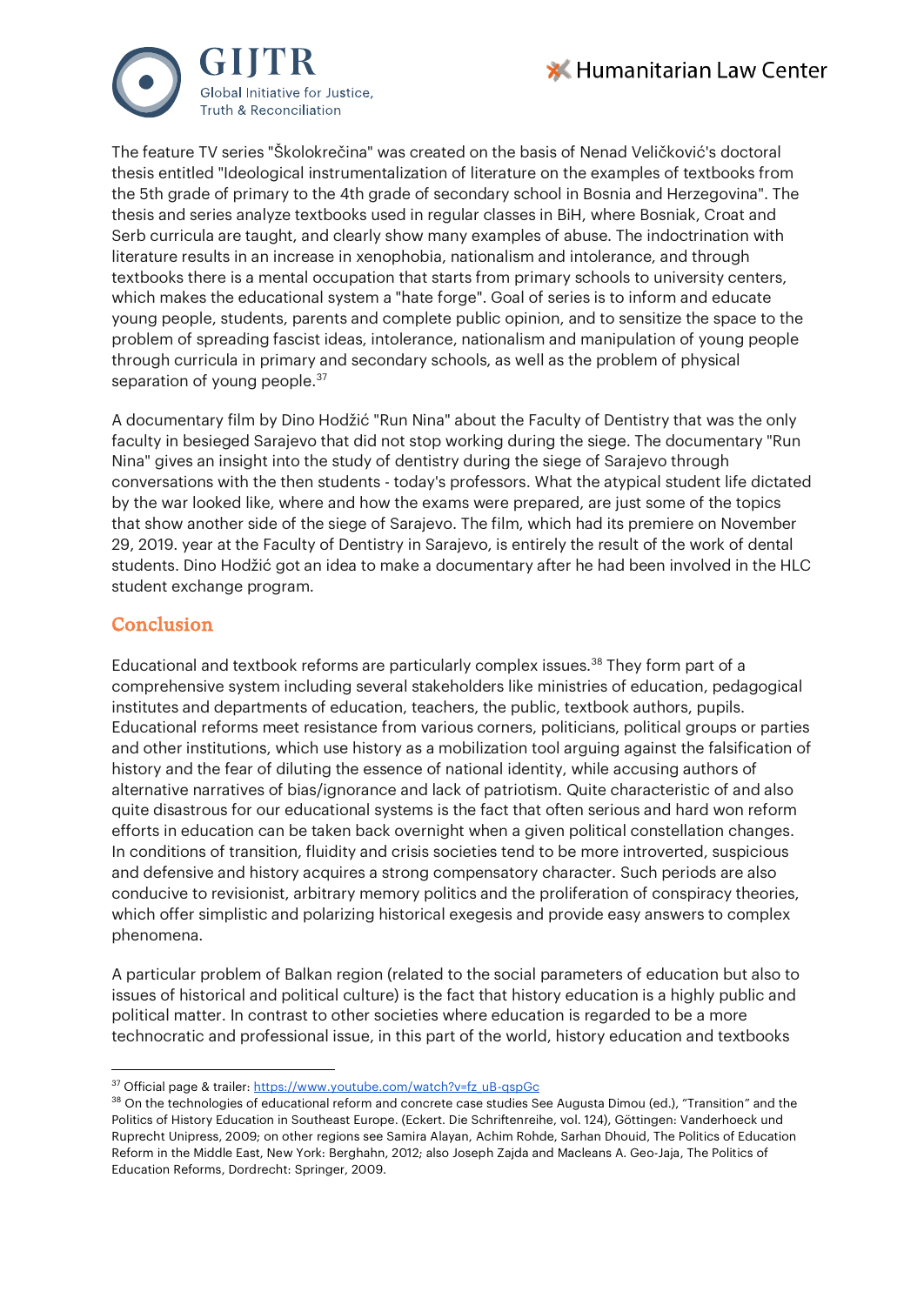



are heavily instrumentalized by politics and become targets that provide for easy mobilization. The usual outcome is the well-known history and textbook wars, which are rarely fought on a cognitive or expert level but rather on an emotional and populist one.

In the first place, post-conflict societies must repair discriminatory practices or interferences in the provision of education that often occur during periods of conflicts. In addition, education can be an important vehicle for remembering the past, facilitating the transmission of memory and contributing to the promotion of peace. Because of its formative potential, education can help shape new norms, mediate between contending narratives of the past, and nurture a culture of respect for human rights across generations.

The existence of a large number of non-state initiatives does not necessarily secure improvements in history education. Data on history teachers' perceptions of the educational systems show that many teachers still avoid teaching about the wars that followed the disintegration of Yugoslavia in the 1990s, and those they find the curricular expectations regarding these topics contradictory.<sup>39</sup> Outright official support to history teachers to engage with the wars of the Yugoslav dissolution seems to be the missing link hindering the success of non-state initiatives.

Described circumstances unfortunately mainly imply a lack of support from state educational institutions. That is why it is necessary for independent actors, such as civil society organizations wishing to participate in education reform, to develop strategies to enable changes in the education system that do not necessarily involve institutional curriculum reform.

The experience of civil society organizations in Serbia that have worked on curriculum reform has shown that obstacles are not necessarily purely political and institutional, but, considering that curriculum reform involves long processes, many procedures and numerous actors can also be practical, bureaucratic.

The Autonomous Women's Center, a civil society organization specializing in the problem of violence against women, has been implementing the project "No tolerance for gender based violence" in secondary schools in Serbia since 2016. One part of this project was developing a strategy to include the topic of gender-based violence in teaching, which would precede the official curriculum reform. The result of the project are manuals that many teachers who took part in the project use in teaching today.

That is why it is important that civil society organizations use all the resources and motivate those who directly participate in the teaching process to use existing teaching materials to open topics that are not foreseen in the curriculum, and help students develop a critical attitude towards different interpretations of recent history.

It is therefore essential that individuals among teachers who show interest and enthusiasm to engage in peace education receive appropriate support, training, and alternative teaching materials.

The civil society should be a link between institutions and teachers and support both in their efforts to make positive changes in education. In the circumstances of transition, this inevitably requires openness and creativity of all actors included.

<span id="page-11-0"></span><sup>39</sup> Jovanović and Marić, 'Teachers on Teaching'.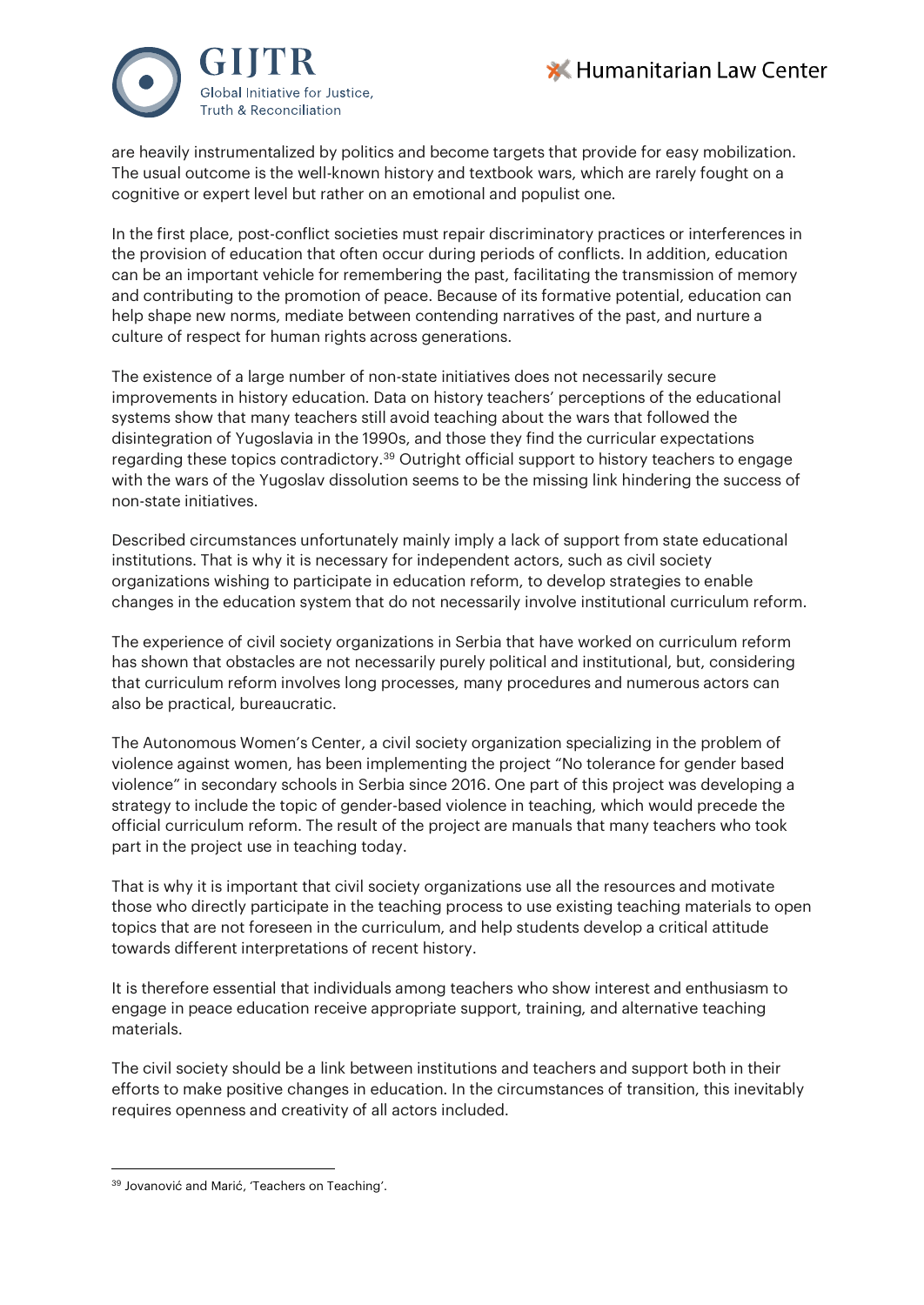



# Lessons Learned and Way Forward

International recommendations often promote critical thinking, but without a careful analysis of the complex interplay between critical thinking and development of national identity, which is a goal included in the Serbian, as well as almost every other history curriculum. Many of the recommendations overlook the discursive struggles between groups in post-conflict societies over interpretations of the recent violent history, and disregard the fact that, for many teachers, including topics and interpretations that go against the dominant narratives could be dangerous.

What certainly lacks are additional teaching/learning materials, but also additional training for history teachers. We live in an age where information is easily accessible, as a result of which teachers no longer play a crucial role as "bearers of knowledge". Their role now focuses on motivating pupils and engaging them in critical thinking.

Teachers should not and must not rely on textbooks alone. Other appropriate written and visual materials should be used too, but they should be selected with caution, especially for pupils of this age. Teachers have the freedom to define the schedule and pace of activities for each topic, observing the (formal) aims and objectives of this academic subject.

Teachers are allowed and should use a diversity of relevant sources which can help pupils to form a clear idea of given historical events, processes and personalities. Teachers should strive to teach students to be critical thinkers – that is, the ability to sift facts from assumptions, distinguish between evidence and its interpretation, and separate the relevant from the irrelevant. The teacher must advise pupils which materials to consult for learning or research. By no means should pupils be exposed to images and films that might inspire horror and confusion in them. Such materials are degrading also for the victims themselves.

The selection of an appropriate methodological approach becomes very important. There is no one correct approach to teaching and learning that fits all the participants in the education process. Questions have a special place in the teaching of history – both the questions teachers ask pupils and the questions asked by pupils spurred on by what they have heard in the classroom or discovered outside the classroom by using a variety of sources of information.

Only by learning about the past in an impartial manner, gives a chance to create the conditions for understanding and dialogue, which would then guarantee a peaceful future in the region. The process of dealing with the past could lead our society towards an environment where there would be no room for the manipulation of numbers of victims, where victims would receive equal respect, and where impunity for crimes would not be acceptable. Such a society would serve as guarantee that the cycle of violence and crime will not be repeated in the future.

## Recommendations

For governments and board of education:

- Provide for the full implementation of the National Strategy for the Prosecution of War Crimes in the sphere of education and focus on the main aims of enhancing knowledge about the armed conflicts of the 1990s.
- Provide a detailed explanation of the events related to the dissolution of Yugoslavia and the armed conflicts that ensued, based on the judicially established facts and documents available in the ICTY and IRMCT archives.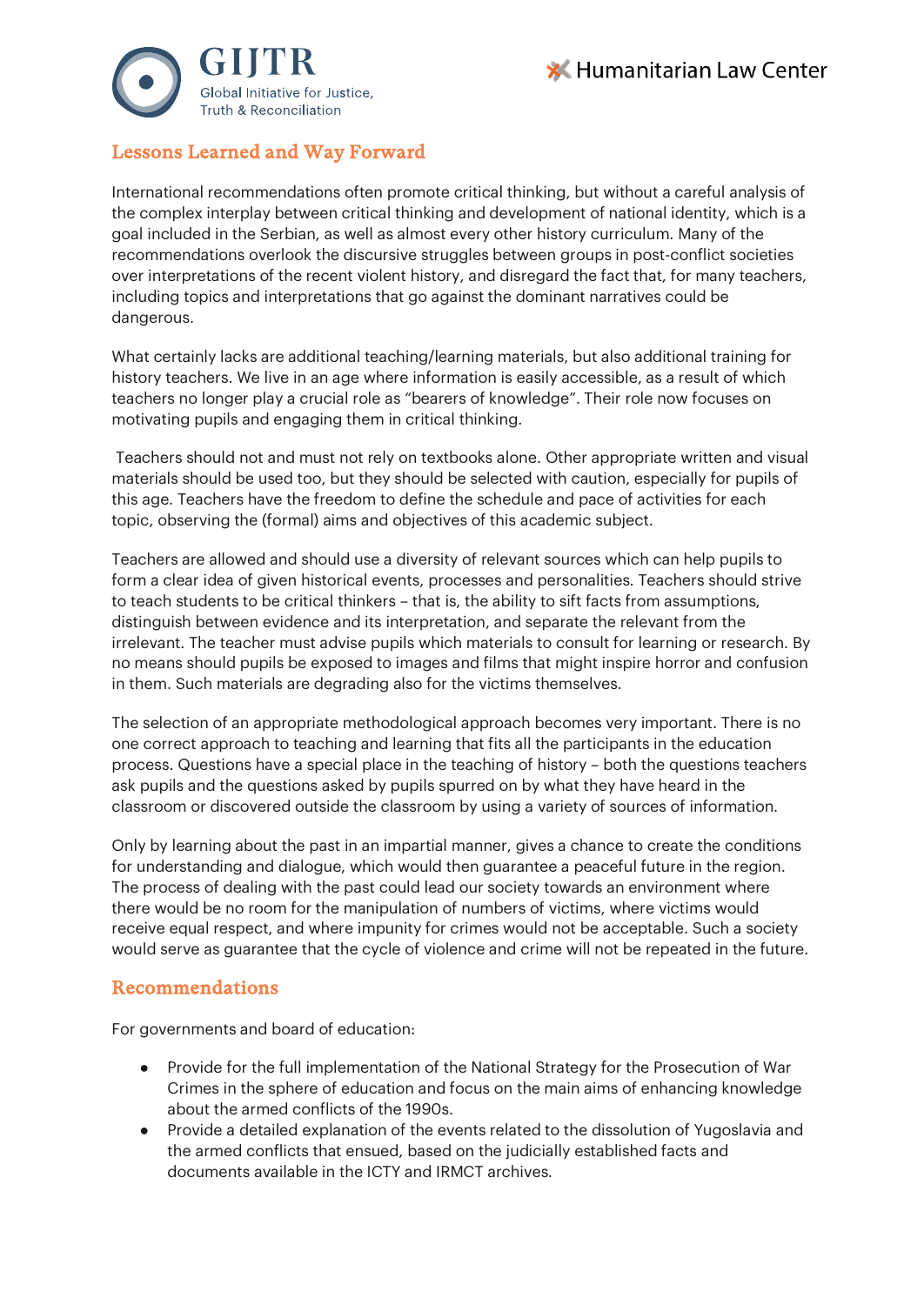



- Provide a balanced representation of war crimes committed during the 1990s wars that deal critically with the crimes committed by Serbian armed and police forces.
- Provide the inclusion of teachers in the decision-making processes, through their associations or other bodies.
- Provide sufficient space for these themes in the curriculum (additional special thematic classes, and providing space within other subjects, such as philosophy, psychology, sociology, constitution and rights of citizens, and geography, etc.).
- During the curriculum development process, take into consideration the existing recommendations, teaching resources, research and analysis of various aspects of history education in Serbia, and the existing non-state initiatives related to education.
- Include more of the in-service teacher trainings dealing with the 1990s wars and already created within various projects into the official list. Create a new one.
- Provide teachers with adequate tools, knowledge and unambiguous support for discussing these topics with their students.
- Provide relevant facts to their students, develop students' critical thinking skills, and allow for debate and self-reflection.
- Provide guidelines on how to approach sensitive topics and pay attention that the content is adjusted to the age of the students, steering clear of emotional language, and avoiding sensationalist sources and methods.
- Provide for more clarity and determination on the part of educational authorities when it comes to difficult and controversial topics from the recent past.
- Provide guidelines on novel teaching approaches.
- The universities should develop the initial training for history teachers to include more didactics, with more practice as well as specific preparation for teaching the topics related to the 1990s wars.
- Be open to cooperate with civil society organizations and make use of their expertise.

For civil society organizations (media, museums and other non-formal educational actors and non-governmental organizations dealing with history education and the legacy of the conflicts):

- Become a link between state educational institutions and teaching staff and support teachers in implementing educational reform ideas bottom-up.
- Develop alternative educational programs for students and teaching materials applicable to regular classes.
- In cooperation with the academic community, develop and offer appropriate education programs for teaching staff, but also board of education representatives that should implement education reform.
- Monitor announcements of potentially dangerous, regressive changes in curricula and textbooks that could endanger peace and upset reconciliation processes and respond to them in a timely manner.
- Monitor, analyze and regularly report on potentially dangerous content of teaching materials and curricula and textbooks changes announcements to the competent international bodies and institutions.
- Organize discussions on peace education and invite all the responsible actors from board of education representatives to representatives of parents - to take part.
- In addition to existing alternative educational programs, develop alternative content acceptable to young people that could be distributed via the Internet and social media.

For international bodies and institutions: